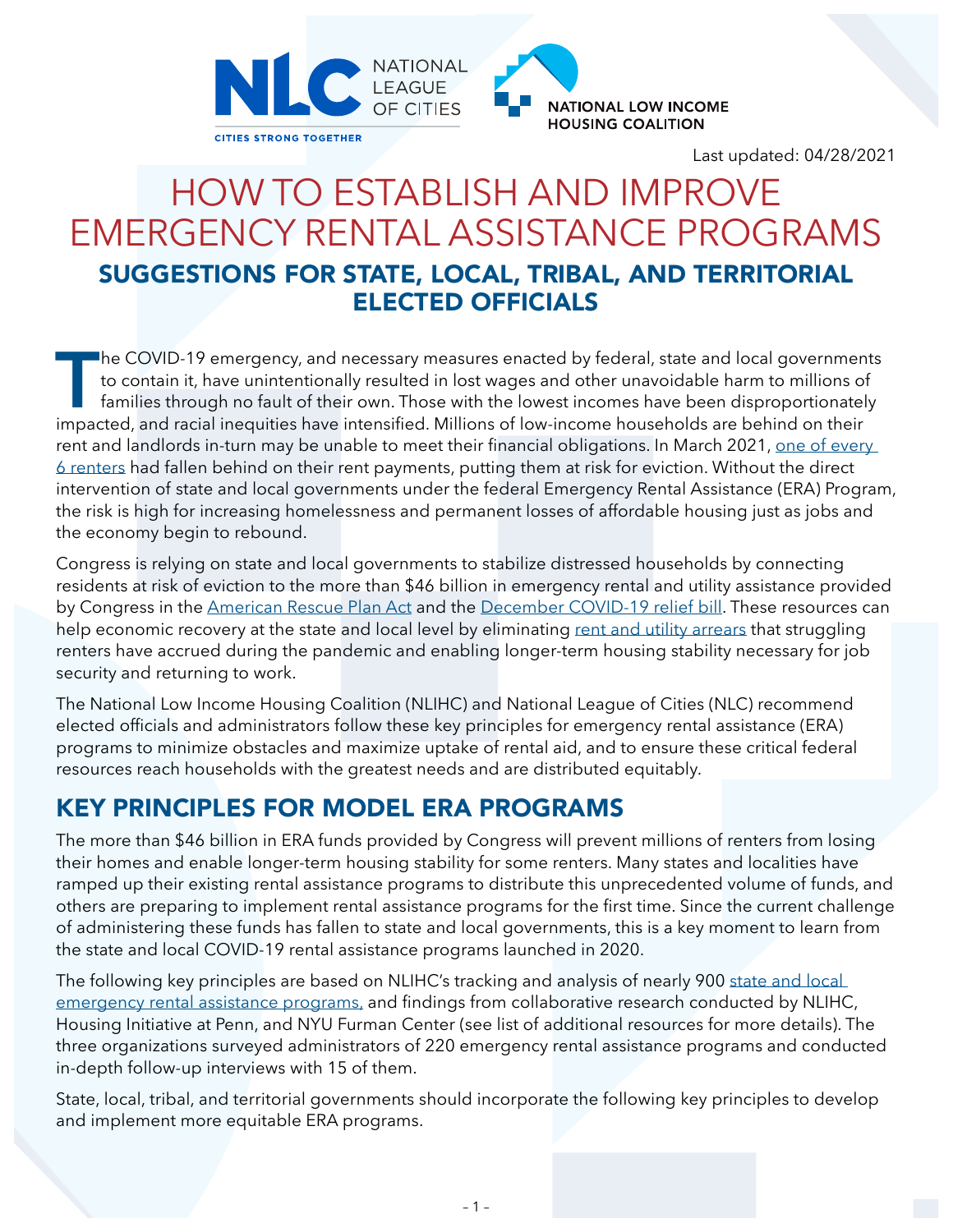| QUICK TIPS FOR ELECTED OFFICIALS                                                                        |                                                                                                                      |  |  |
|---------------------------------------------------------------------------------------------------------|----------------------------------------------------------------------------------------------------------------------|--|--|
| DO's                                                                                                    | <b>DON'Ts</b>                                                                                                        |  |  |
| Do center racial equity in the design and<br>implementation of ERA programs.                            | Don't impose unnecessary and burdensome<br>requirements.                                                             |  |  |
| Do prioritize households with the greatest needs.                                                       | Don't neglect the need for targeted outreach to<br>marginalized populations.                                         |  |  |
| Do coordinate with housing agencies to<br>make resources available to federally assisted<br>households. | Don't restrict ERA to non-subsidized renters or bar<br>renters living in subsidized housing from the ERA<br>program. |  |  |
| Do partner with trusted community-based<br>organizations.                                               | Don't lose time setting up a "perfect" program.                                                                      |  |  |
| Do engage landlords.                                                                                    | Don't penalize tenants if their landlords refuse to<br>participate.                                                  |  |  |
| Do hold grantees accountable to racial equity<br>performance metrics.                                   | Don't be afraid to change aspects of program<br>design if it is not working as intended.                             |  |  |

### Center Equity in Design and Implementation

Programs must center racial equity in the design and implementation of rent relief programs. The COVID-19 pandemic has disproportionately impacted Black, Latino, and Native American communities, and without explicitly centering equity, programs may underserve renters of color. State, local, tribal, and territorial governments can use the following strategies outlined below to develop ERA programs that work towards addressing disparities by income, ethnicity, and race.

Marginalized populations, including people of color, people with disabilities, immigrants, people with limited English proficiency, and others should have full and equitable access to ERA resources. Several jurisdictions intentionally designed their programs to reach underserved households. [Santa Clara County](https://nlihc.org/sites/default/files/Santa-Clara_Emergency-Rental-Assistance-Case-Study..pdf), for example, shaped their documentation requirements to ensure that residents with informal leases or difficult to document incomes, as well as noncitizens – and especially undocumented residents – could participate in their ERA program. Other strategies for reaching marginalized populations include partnering with trusted community organizations and distributing program information or conducting intake at shelters, food pantries, housing counseling offices, and other critical points of intervention.

## Prioritize Households with Greatest Needs

The statute authorizing Treasury's ERA program explicitly provides that states or localities can introduce additional prioritization criteria. Program administrators should use this flexibility to target households with the greatest needs by creating priority groups based on measurable needs, such as households with incomes at or below 30% of AMI, those with severe housing cost burdens, people who are experiencing homelessness at the time of application, and others. Program administrators should target outreach and assistance to census tracts with the highest number of low-income and rent-burdened tenants, using tools such as the Urban Institute's [rental assistance prioritization tool](https://www.urban.org/features/where-prioritize-emergency-rental-assistance-keep-renters-their-homes) or the Centers for Disease Control and Prevention's (CDC) [Social Vulnerability Index](https://www.atsdr.cdc.gov/placeandhealth/svi/index.html).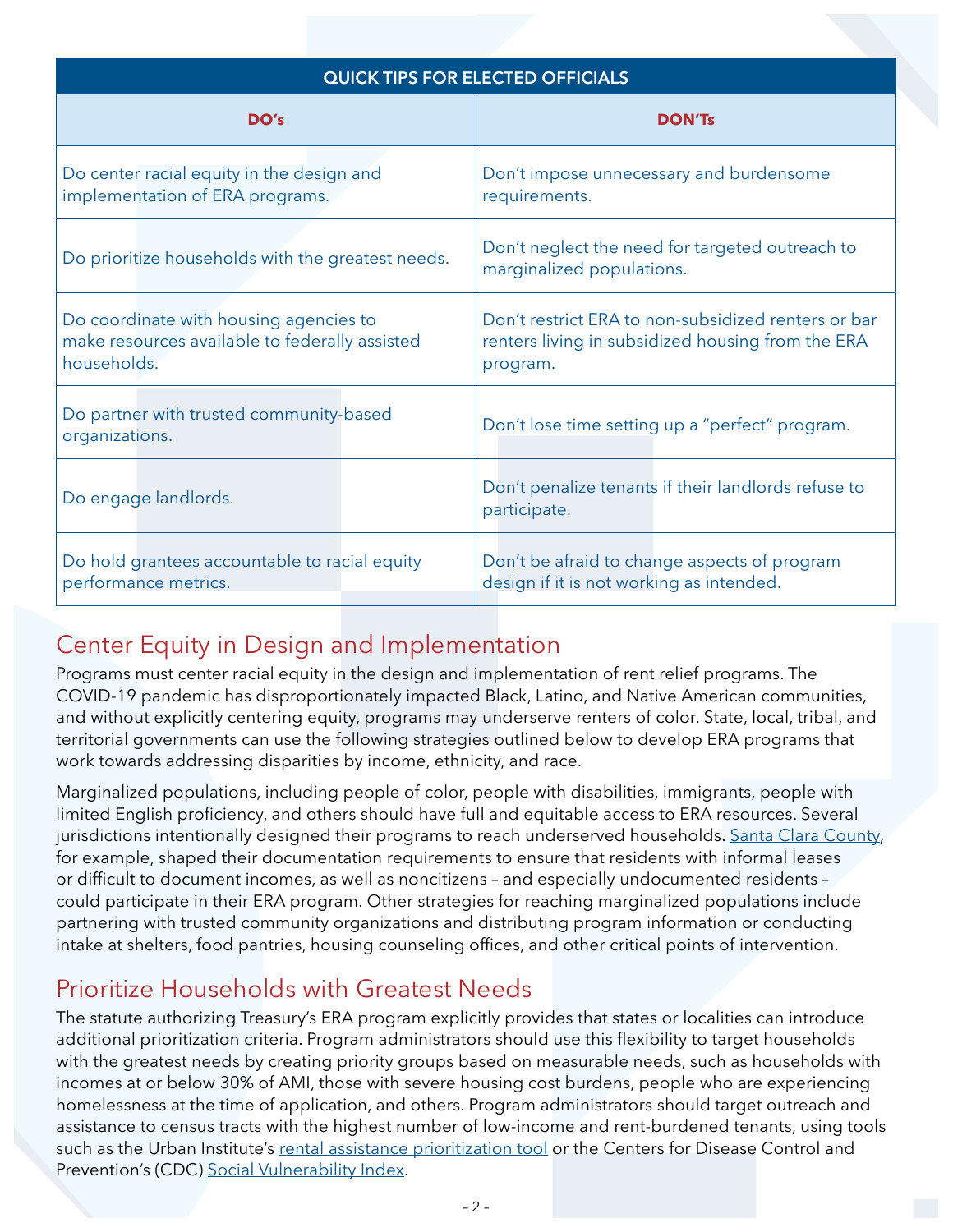While Treasury guidance makes clear that federally assisted households are not precluded from receiving ERA, [several programs](https://nlihc.org/sites/default/files/NLIHC-Letter-on-ERA-Programs-FAQ_03312021.pdf) are excluding these households from applying for assistance. Since federal housing programs typically serve households with the lowest-incomes, these restrictions bar assistance to households most at risk of housing insecurity and, in worst cases, homelessness. Program administrators should not restrict access to federally assisted households; rather, administrators should coordinate with housing agencies to make ERA available to these households.

## Partner with Trusted Community-Based Organizations

Partnering with community-based or nonprofit organizations has helped both small and large jurisdictions build the capacity and infrastructure to deliver ERA funds on the scale and timing demanded by federal funding guidelines. Programs have relied on nonprofit organizations for outreach, intake, processing payments, administration and tracking, or a combination of these. Programs should contract with organizations with a demonstrated history of serving marginalized populations to help ensure funds are distributed equitably and reach households most impacted and harmed by the pandemic. Additional suggestions for effectively partnering with nonprofits can be found [here](https://nlihc.org/sites/default/files/ERA-Programs-Case-Study.pdf).

## Simplify Applications and Allow Self-Attestation

Burdensome application processes and documentation requirements create barriers that slow application processing times, discourage eligible households from seeking assistance, and prevent states and localities from spending resources in a timely manner. [Guidance from Treasury](https://home.treasury.gov/system/files/136/ERA-Frequently-Asked-Questions_Pub-3-16-21.pdf) on the ERA program explicitly allows renters to self-certify that they meet most eligibility criteria, including COVID-related hardships, income, housing stability, and the amount of back rent owed. Utah, for example, used a detailed [self-declaration form](https://rentrelief.utah.gov/wp-content/uploads/2020/09/Self-Declaration-of-Income-Form.pdf) for applicants to calculate and declare their annual income. Treasury also allows grantees to accept various forms of documentation. Programs should use the flexibility provided by Treasury to extend critical ERA resources to marginalized populations by allowing self-attestation and not imposing unnecessary documentation burdens. Additionally, programs should establish administrative processes that allow tenants to directly apply for rental assistance, taking into account language, technological, and disability-related barriers.

## Engage Landlords

Program administrators have cited a lack of landlord participation as a barrier to distributing ERA to households in need. Administrators have encountered landlords that are difficult to get in touch with, hesitant to participate in a government program, unwilling to comply with program requirements, or simply prefer to evict tenants rather than accept assistance. NLIHC, Housing Initiative at Penn, and NYU Furman Center learned that programs have [addressed the challenge of landlord participation](https://nlihc.org/sites/default/files/ERA-Programs-Case-Study.pdf) in a variety of ways, including by increasing outreach to landlords and adjusting landlord requirements.

### Provide Direct-to-Tenant Assistance

Tenants should not be penalized due to their landlords' refusal to participate in ERA programs. While programs must make efforts to reach out to landlords under the Treasury ERA program, Treasury explicitly allows programs to make payments directly to the tenant in as few as 10-calendar days if landlords do not participate. Programs should provide rental assistance payments directly to tenants whose landlords cannot be reached or explicitly refuse to participate. The period of time for landlords to participate and meet necessary requirements before programs distribute assistance directly to tenants should be kept to a minimum to allow renters to receive payments as soon as possible.

#### Incorporate Racial Equity in Performance Measurements

Incorporating racial equity in performance measurements is critical to ensuring equitable access to emergency rental assistance for households of color. Program administrators should hold grantees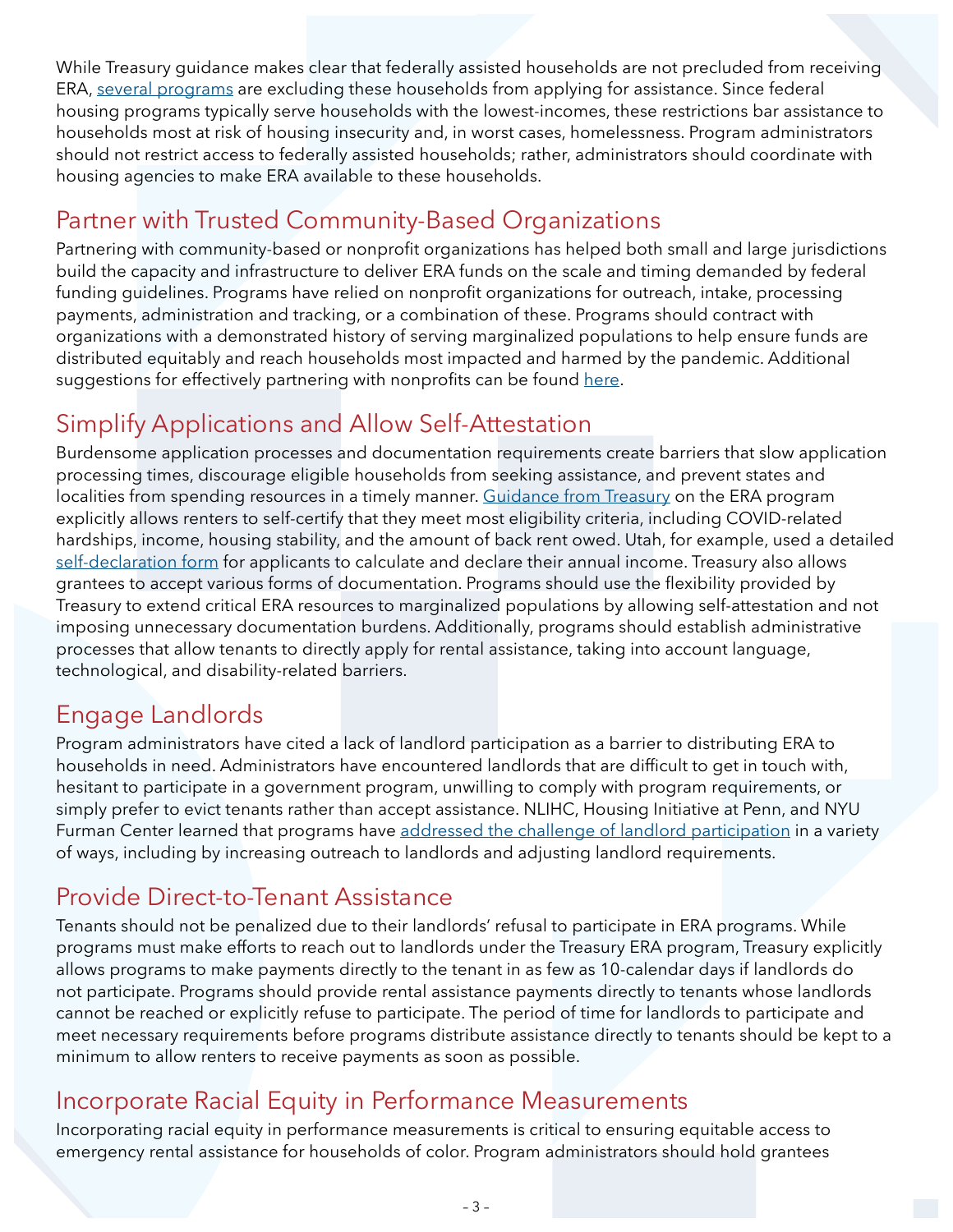accountable to key racial equity performance metrics, such as by requiring grantees to meet specific benchmarks. Programs can monitor grantees against key racial equity performance measures and develop strategies to help grantees reach these targets. Administrators should collect and monitor process and outcome data broken down by gender, age, and race/ethnicity – [as required by Treasury](https://home.treasury.gov/system/files/136/ERA-Frequently-Asked-Questions_Pub-2-22-21.pdf) – as well as by neighborhood and other variables of concern. Program administrators should also report the number of applicants deemed ineligible and the reasons for denial. These data can be used to identify and address disparities in service provision and outcomes.

#### FEDERAL EMERGENCY RENTAL ASSISTANCE PROGRAMS AND FUNDING TO ASSIST WITH IMPLEMENTING EMERGENCY RENTAL ASSISTANCE PROGRAM

#### American Rescue Plan Act

**Emergency Rental Assistance:** Of the \$27.4 billion provided for rental assistance in the American Rescue Plan (ARP) Act, \$21.55 billion will be funded through the [ERA Program](https://home.treasury.gov/policy-issues/cares/emergency-rental-assistance-program) administered by the U.S. Department of the Treasury. These funds are in addition to the \$25 billion provided for the Treasury ERA Program through the Consolidated Appropriations Act of 2021, as discussed below. Together, the COVID-relief bills provide \$46.5 billion for emergency rental assistance. See [NLIHC's factsheet](https://nlihc.org/sites/default/files/COVID-Relief-Budget_Reconciliation.pdf) for more information on the housing and homelessness provisions in the ARP. See NLIHC's Frequently Asked [Questions \(FAQ\) document](https://nlihc.org/sites/default/files/FAQs_Emergency-Rental-Assistance.pdf) for more information on the Treasury ERA Program.

- **• State and Local Governments:** States, tribal, territorial and local governments with populations above 200,000. The Treasury Department will soon announce the process for elected officials to receive a direct allocation.
- **• Allocations:** Of the amount provided, \$305 million is set aside for territories. States and eligible local jurisdictions will receive an allocation based on their population size, with a small state minimum of \$152 million. A total of \$2.5 billion will be distributed to high-need communities based on the number of very low-income renter households paying more than 50% of income on rent or living in substandard or overcrowded conditions, rental market costs, and employment trends.
- **• Eligibility:** Households are eligible for ERA funds if one or more individuals: (1) has qualified for unemployment benefits or experienced a reduction in household income, incurred significant costs, or experienced other financial hardship during or due, directly or indirectly, to the pandemic; (2) can demonstrate a risk of experiencing homelessness or housing instability; and (3) has a household income below 80% of area median income (AMI).
- **• Use of Funds:**
	- *Financial Assistance:* ERA funds must be used to provide financial assistance, including back and forward rent and utility payments, and [other housing expenses,](https://home.treasury.gov/system/files/136/ERA-Frequently-Asked-Questions_Pub-3-16-21.pdf) such as rental security deposits, rental fees, and Internet service. Assistance can be provided for 18 months.
	- *Housing Stability Services:* Not more than 10% of funds may be used to provide case management and other services intended to help keep households stably housed.
	- *Administrative:* Not more than 15% of funds paid to a state or local government can be used for administrative costs.
- **• Prioritization:** States and localities must prioritize households with incomes below 50% of AMI or those who are unemployed and have been unemployed for 90-days. States and localities can provide additional prioritization of funds.

**Utility Assistance:** The American Rescue Plan Act provides [\\$4.5 billion](https://www.congress.gov/bill/117th-congress/house-bill/1319/text#toc-H498D5C8D0DE745668A67642F5276216E) for utility assistance through the Low Income Home Energy Assistance Program (LIHEAP) and [\\$500 million](https://www.acf.hhs.gov/ocs/law-regulation/lihwap-laws-and-regulations) for water assistance through the Low-Income Household Water Assistance Program (LIHWAP).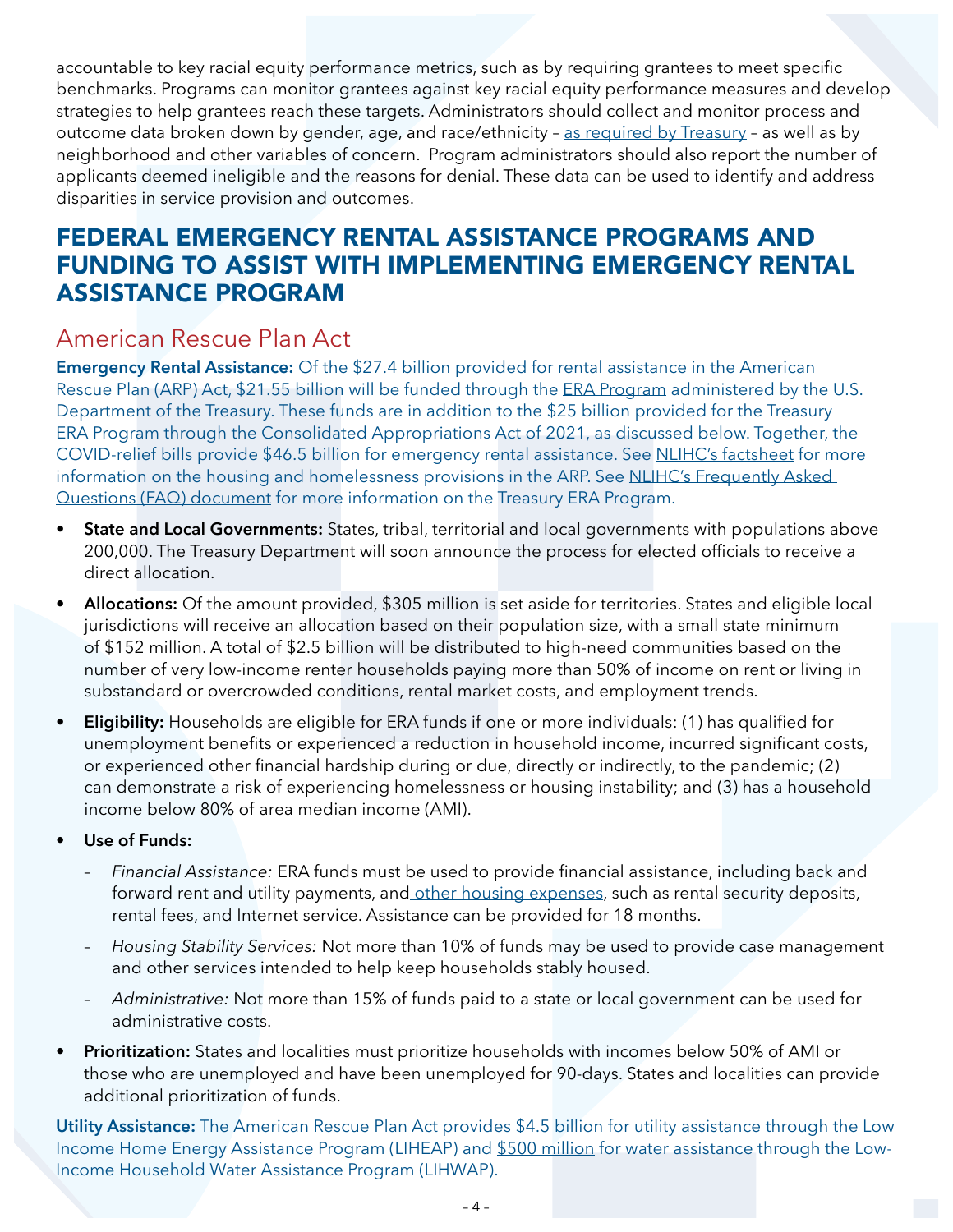- **• Low Income Home Energy Assistance Program:** ARP provides an additional \$4.5 billion for LIHEAP to help low-income households with their current home energy heating or cooling bills. Funds will be available through September 30, 2022.
- **• Low-Income Household Water Assistance Program:** ARP provides \$500 million for [LIHWAP](https://www.acf.hhs.gov/ocs/programs/lihwap), a program established under the Consolidated Appropriations Act of 2021, to help low-income households with water and wastewater bills. Up to 3% of the funds are reserved for tribal governments.

**State and Local Fiscal Relief:** The American Rescue Plan Act provides \$350 billion to help states, counties, cities, and tribal governments respond to the COVID-19 public health emergency and address its economic effects. The funds can be used for local economic recovery purposes, including assistance to households, small businesses and nonprofits, aid to impacted industries, and support for essential workers.

- **• State and Local Governments:** Funding is distributed to state, territorial, and tribal governments. Localities must work with their governors to receive an allocation.
- **• Allocations:** ARP provides \$195 billion to states and the District of Columbia (a minimum of \$500 million for each state), \$65.1 billion to counties and \$65.1 billion to cities, towns and villages (a minimum of \$1.25 billion per state is provided by the statute inclusive of the amounts allocated to local governments within the state), \$20 billion for tribal governments, and \$4.5 billion to U.S. territories. The American Rescue Plan provides \$10 billion for a Coronavirus Capital Projects Fund to cover the costs of capital projects, particularly in rural America and low- and moderate-income communities.
- **• Use of Funds:** The statute explicitly mentions assistance to households as an eligible expense. State and local governments can use these funds to provide emergency rental assistance or to address the housing and health needs of people experiencing homelessness. While this funding is available, [utilize these funds strategically](https://www.nlc.org/article/2021/04/05/local-recovery-five-principles-for-arp-implementation/) by first identifying other resources to serve as linkages between your community needs, gaps and priorities. If no money is available, be encouraged to tap into the state and local aid.

### Consolidated Appropriations Act of 2021

**Emergency Rental Assistance:** The [Consolidated Appropriations Act of 2021](https://www.congress.gov/116/bills/hr133/BILLS-116hr133enr.pdf) passed by Congress in December 2020 established a \$25 billion [ERA Program](https://home.treasury.gov/policy-issues/cares/emergency-rental-assistance-program) administered by the U.S. Department of the Treasury. See [NLIHC's Frequently Asked Questions \(FAQ\)](https://nlihc.org/sites/default/files/FAQs_Emergency-Rental-Assistance.pdf) document for more information on the Treasury ERA program. See the [Frequently Asked Questions \(FAQ\)](https://home.treasury.gov/system/files/136/ERA-Frequently-Asked-Questions_Pub-3-16-21.pdf) document from the Treasury Department for more details.

- **• State and Local Governments:** States, tribal, territorial and local governments with populations above 200,000. To elect to receive a direct allocation by the Treasury Department, elected officials were required to submit requests in January 2021.
- **[Allocations:](https://home.treasury.gov/system/files/136/Emergency-Rental-Assistance-Data-and-Methodology-1-11-21.pdf)** Of the total \$25 billion, \$400 million was allocated to U.S. territories and \$800 million to tribal communities. The remaining funds were distributed to states and cities with populations of 200,000 or more. Each state received a minimum of \$200 million.
- **• Use of Funds:** 
	- *Financial Assistance:* At least 90% of the funds must be used to provide financial assistance, including back and forward rent and utility payments and other housing expenses that were incurred due, directly or indirectly, to the pandemic. Assistance can be provided for 12 months. States and localities can provide an additional three months of assistance if necessary, to ensure housing stability.
	- *"Other housing expenses"* can include relocation expenses, including rental security deposits and rental fees, which may include application or screening fees; reasonable accrued late fees; and Internet service.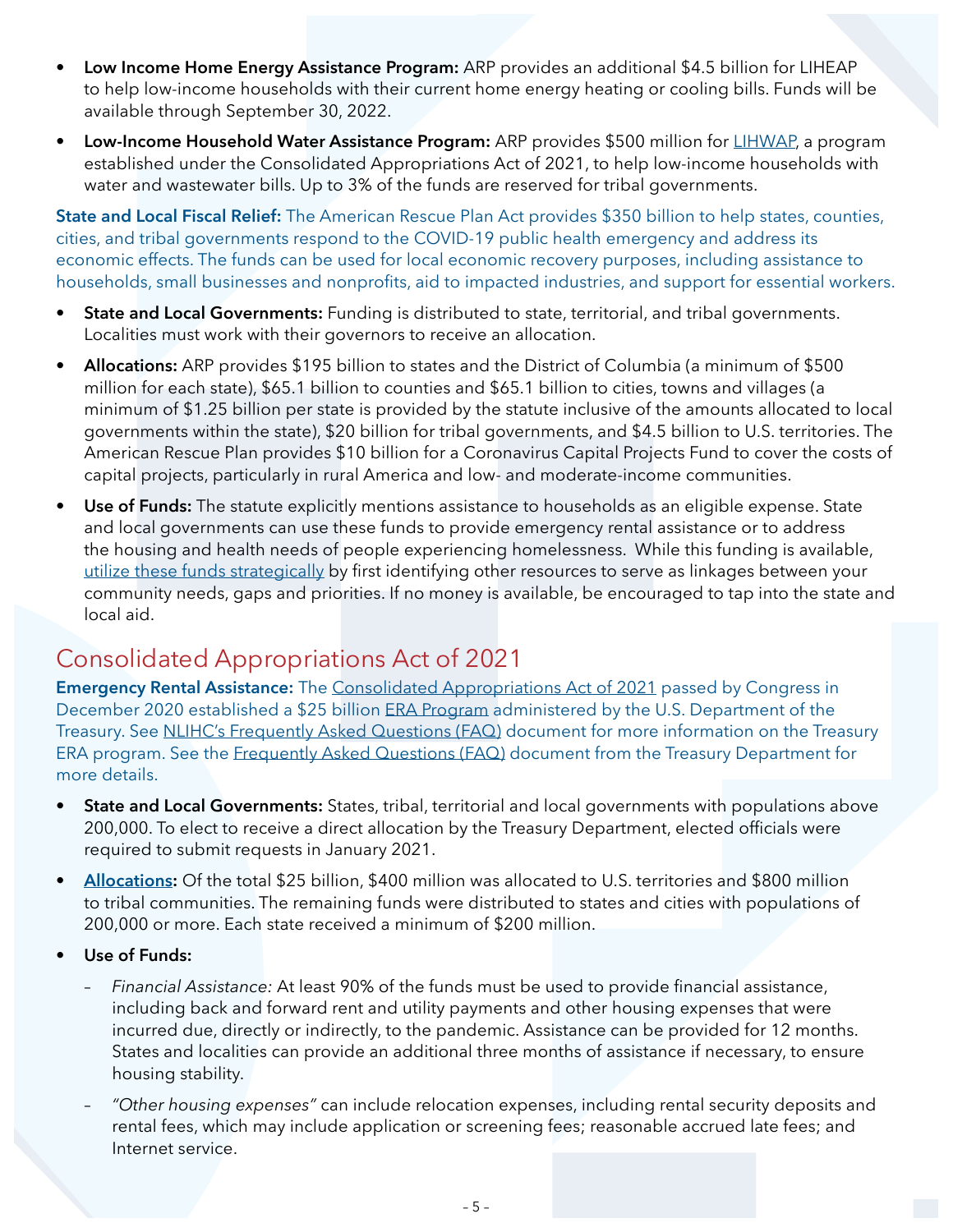- *Administrative Costs and Housing Stability Services:* The legislation states that up to 10% of the amount paid to grantees may be used for administrative costs, and that 10% of the remaining amount can be used for housing stability services, including housing counseling, case management, and "attorney's fees related to eviction proceedings," (legal aid) among others. While Treasury initially misinterpreted the statutory language to suggest that 10% of funds are to be used for **both** housing stability services and administrative fees, [revised guidance](https://home.treasury.gov/system/files/136/ERA-Frequently-Asked-Questions_Pub-3-16-21.pdf) from Treasury clarifies these are two separate allocations.
- **• Eligibility:** Households are eligible for ERA funds if one or more individuals: (1) has qualified for unemployment benefits or experienced a reduction in household income, incurred significant costs, or experienced other financial hardship due, directly or indirectly, to the pandemic; (2) can demonstrate a risk of experiencing homelessness or housing instability; and (3) has a household income below 80% of AMI.
- **• Prioritization:** ERA funds must be used for households with incomes below 80% of AMI, and states and localities must prioritize households below 50% of AMI or those who are unemployed and have been unemployed for 90-days. States and localities can provide additional prioritization of funds.

## Coronavirus Aid, Relief, and Economic Security (CARES) Act

The CARES Act, enacted in March 2020, provided two main funding streams that state and local jurisdictions could use for emergency rental assistance: Coronavirus Relief Funds (CRF) and Community Development Block Grants (CDBG-CV).

NLIHC, NLC, the National Alliance to End Homelessness, and Mayors & CEOS for U.S. Housing Investments prepared [guidance](https://nlihc.org/sites/default/files/Housing-Instability-and-Homelessness_Cares-Act.pdf) for elected officials to help maximize federal resources under the CARES Act to reduce housing instability and homelessness.

| <b>EXAMPLES OF PROGRAMS IMPLEMENTING PRINCIPLES FOR MODEL ERA PROGRAMS</b> |                                      |                                                                                                                                                                                                                                                                                                                                                                                                                                                                                                |  |
|----------------------------------------------------------------------------|--------------------------------------|------------------------------------------------------------------------------------------------------------------------------------------------------------------------------------------------------------------------------------------------------------------------------------------------------------------------------------------------------------------------------------------------------------------------------------------------------------------------------------------------|--|
| <b>Principle</b>                                                           | <b>Example</b>                       | <b>Description</b>                                                                                                                                                                                                                                                                                                                                                                                                                                                                             |  |
| <b>Center Equity in Design</b><br>and Implementation                       | Santa Clara<br>County,<br>California | Destination: Home and Sacred Heart Community Service, partner<br>organizations in the Santa Clara County Homelessness Prevention System,<br>co-designed ERA programs with community members and partners. The<br>two organizations surveyed community members to learn what types of<br>assistance were needed and how community members wished to receive<br>assistance.                                                                                                                      |  |
| <b>Prioritize Households</b><br>with the Greatest Needs                    | <b>Tarrant</b><br>County, Texas      | Tarrant County's rental assistance program assigns points to determine<br>the order in which applications are processed. Applicants with current<br>eviction cases receive 5 points, applicants unemployed for 90 days or<br>more receive 5 points, and applicants with incomes below 50% of AMI<br>receive 10 points. Other applications that do not receive any points under<br>these criteria, but otherwise meet eligibility requirements, are reviewed<br>after prioritized applications. |  |
| <b>Partner with Trusted</b><br>Community-Based<br>Organizations            | Washington<br><b>State</b>           | The state of Washington required local jurisdictions to partner with<br>organizations operated by and for the marginalized communities they<br>assistance and serve. Pierce County's program administrators worked<br>with organizations led by people of color and members of the LGBTQ+<br>community to perform outreach to historically marginalized people.<br>Requiring grantees to partner with organizations improved their ability to<br>serve marginalized communities.               |  |

## EXAMPLES FROM MODEL ERA PROGRAMS